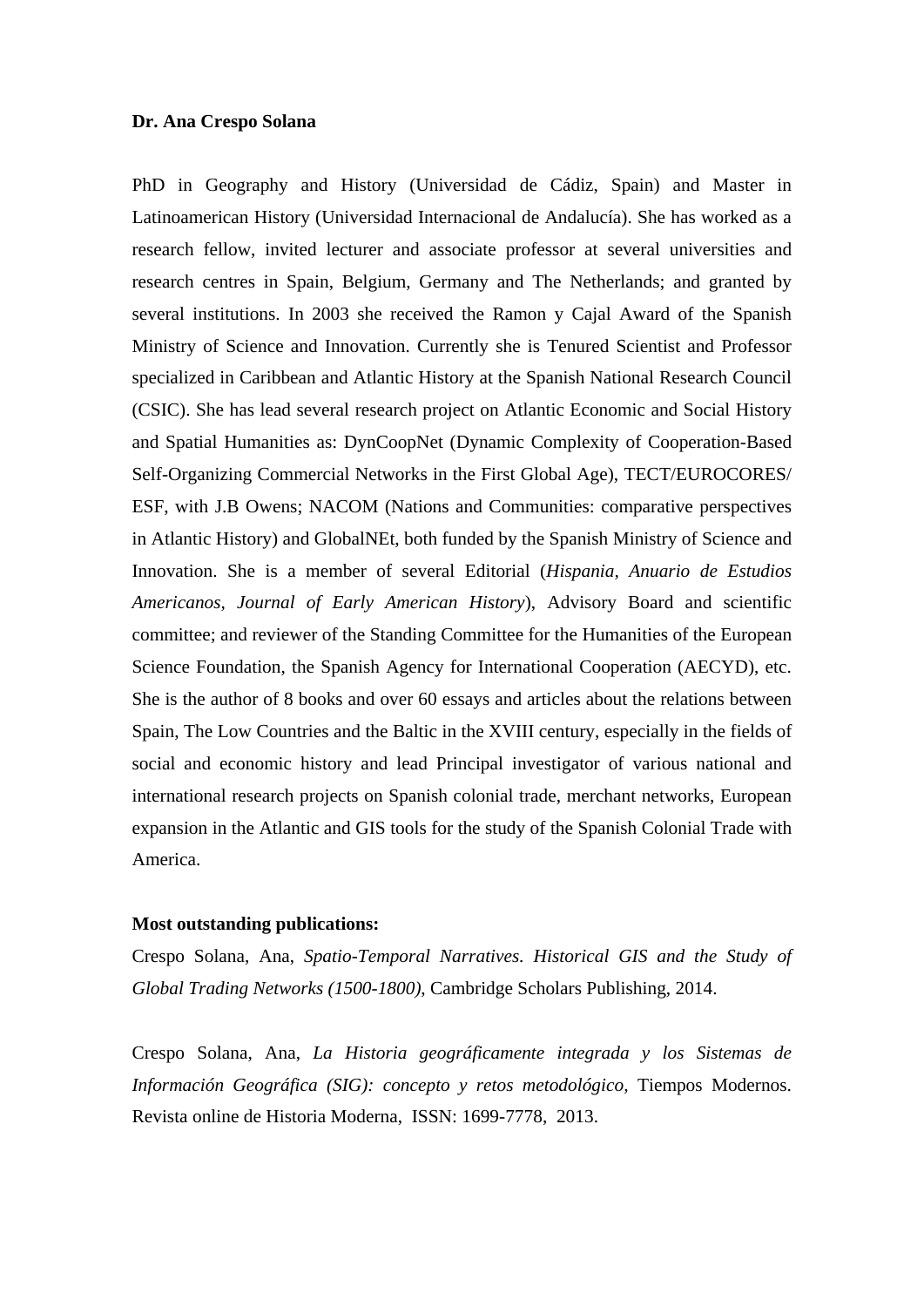Crespo Solana, Ana, *¿Alegoría de la Nueva Holanda? Imágenes y prácticas de la economía de plantación en Surinam*, Anuario de Estudios Americanos, Anuario de Estudios Americanos, 70, 2, pp. 479-507, 2013. DOI: 10.3989/aeamer.2013.2.04.

Crespo Solana, Ana, *Networks and "National" Communities in the First Global Hispanic Atlantic,* in Rila Mukherjee, ed., Oceans Connect: Reflections on Water Worlds across Time and Space, Dehli, Primus Book, pp.78-91, 2013.

Crespo Solana, Ana & Alonso García, David, eds., *Self-Organising Networks and GIS tolos. Cases of Use for the Study of Trading Cooperation (1400-1800)*, Journal of Knowledge Management, Economics and Information Technology, 2012. http://www.scientificpapers.org/special-issue-june-2012/

Crespo Solana, Ana, *Geostrategy of a System? Merchant Societies and Exchange Networks as connection centres in the Spanish Atlantic trade in the First Global Age,* in Rila Mukherjee, ed., Networks in the First Global Age, 1400-1800, Kolkata, Primus Book, pp. 11-35, 2011.

Crespo Solana, Ana, *A Change of Ideology in Imperial Spain? The Spanish commercial policy with America and the change of dynasty (1648-1740)*, in David Onnekink & Gijs Rommelse, eds*.,* Ideology and foreign policy in early modern Europe (1650-1750), London, Ashgate, pp. 328-371, 2011.

Crespo Solana, Ana, *Legal Strategies and Smuggling Mechanisms in the Trade with the Hispanic Caribbean by Foreign Merchants in Cadiz - The Dutch and Flemish Case (1680-1750).* Jahrbuch fürGeschichte Lateinamerikas, 2010.

Crespo Solana, Ana, *Dutch Merchant Networks and the trade with Hispanic Port Cities in the Atlantic (1648-1778),* Bernd Hausberger & Nikolaus Böttcher (eds.) Redes y comercio en el mundo ibérico, siglos XVI-XIX, Ibero\_americano de Berlín y El Colegio de México, Ed. Vervuert/Iberoamericana (Frankfurt a. M./Madrid), 2010.